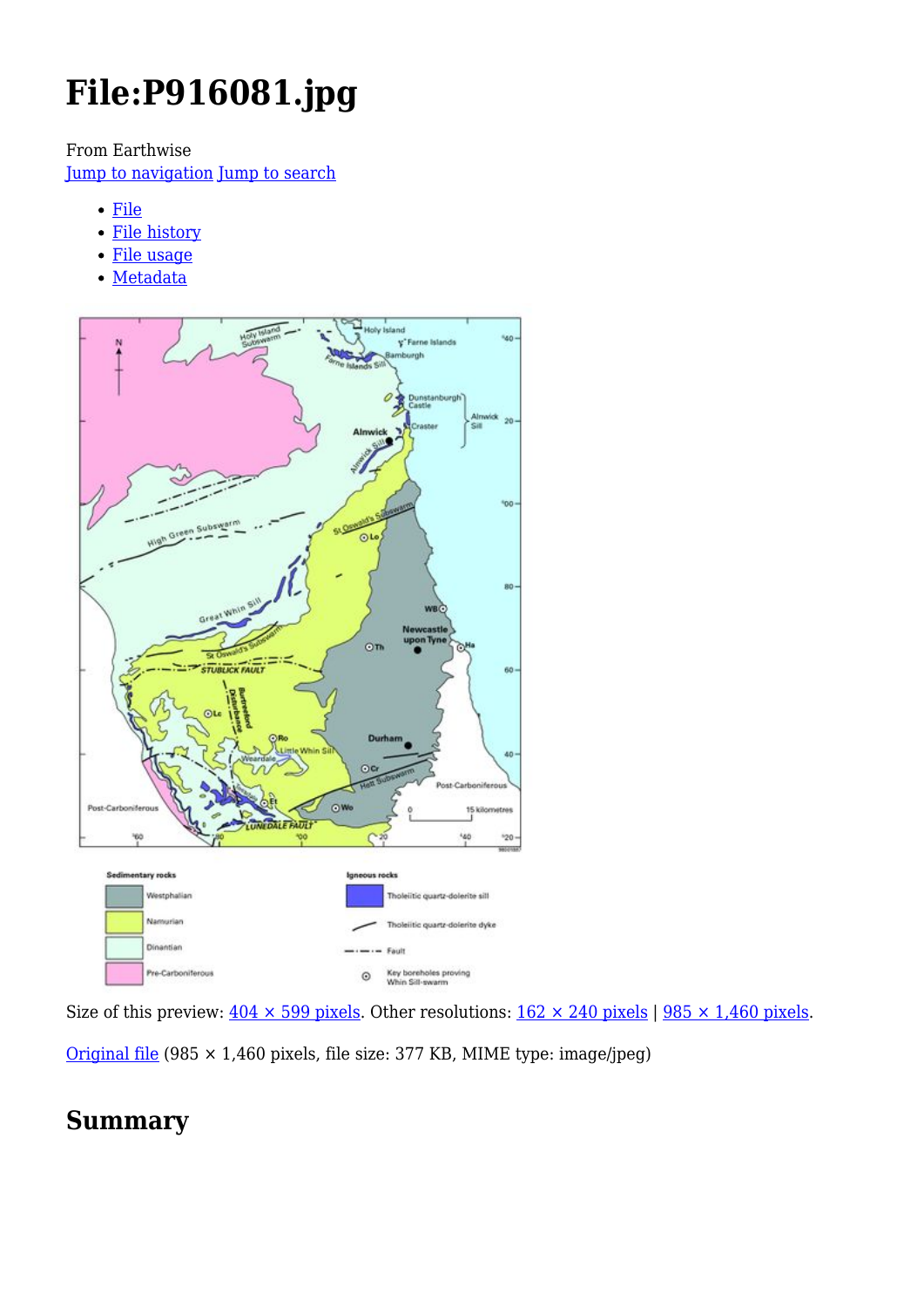| description | $\{\{\vert 1=0$ utcrop of the early Permian, tholeiitic Whin Sill-swarm and associated dyke<br>subswarms. Key boreholes proving dolerite: Cr Crook; Et Ettersgill; Ha Harton; Lo<br>Longhorsely; Lc Longcleugh; Ro Rookhope; Th Throckley; WB Whitley Bay; Wo<br>Woodland. Figure 51 in Stone, P, Millward, D, Young, B, Merritt, J W, Clarke, S M,<br>McCormac, M and Lawrence, D J D. 2010. British regional geology: Northern<br>England. Fifth edition. Keyworth, Nottingham: British Geological Survey.}} |
|-------------|----------------------------------------------------------------------------------------------------------------------------------------------------------------------------------------------------------------------------------------------------------------------------------------------------------------------------------------------------------------------------------------------------------------------------------------------------------------------------------------------------------------|
| source      | <b>British Geological Survey</b>                                                                                                                                                                                                                                                                                                                                                                                                                                                                               |
|             | <b>author</b> British Geological Survey                                                                                                                                                                                                                                                                                                                                                                                                                                                                        |

## **Licencing**

{{subst:Custom license marker added by UW}}

Download of 1000 x 1000 pixel images is free for all non-commercial use - all we ask in return is for you to acknowledge BGS when using our images. Click our Terms and Conditions link below for information on acknowledgement text, and to find out about using our images commercially. **Copyright**

The images featured on this site unless otherwise indicated are copyright material of the UK Research and Innovation (UKRI), of which the British Geological Survey is a component body. The British Geological Survey encourages the use of its material in promoting geological and environmental sciences. The images may be reproduced free of charge for any non-commercial use in any format or medium provided they are reproduced accurately and not used in a misleading or derogatory context. Where any images on this site are being republished or copied to others, the source of the material must be identified and the copyright status acknowledged. The permission to reproduce UKRI protected material does not extend to any images on this site which are identified as being the copyright of a third party. Authorisation to reproduce such material must be obtained from the copyright holders concerned.

#### **Non-commercial Use**

Use of the images downloaded from this site and reproduced digitally or otherwise may only be used for non-commercial purposes, which are:-

- Private study or research for a non-commercial purpose
- Education for teaching, preparation and examination purposes

When using the images please credit 'British Geological Survey' and include the catalogue reference ('P Number') of the item to allow others to access the original image or document. Noncommercial users of the images from this site are restricted to downloading no more than 30 images, without seeking further permission from [enquiries@bgs.ac.uk](mailto:enquiries@bgs.ac.uk)

#### **Commercial Use**

For commercial use of these images for which higher resolution images are available, individual permissions and/or licences arrangements should be agreed by contacting [enquiries@bgs.ac.uk](mailto:enquiries@bgs.ac.uk) Commercial use will include publications in books (including educational books), newspapers, journals, magazines, CDs and DVDs, etc, where a cover charge is applied; broadcasts on TV, film and theatre; and display in trade fairs, galleries, etc. If you are in doubt as to whether your intended use is commercial, please contact [enquiries@bgs.ac.uk](mailto:enquiries@bgs.ac.uk)

#### **Warranty**

Use of the images downloaded from this site is at the users own risk. UKRI gives no warranty as to the quality of the images or the medium on which they are provided or their suitability for any use. **Ordnance Survey topography**

Maps and diagrams in Earthwise use topography based on Ordnance Survey mapping. The National Grid and other Ordnance Survey data ©Crown Copyright and database rights 2015. Ordnance Survey Licence No. 100021290 EUL.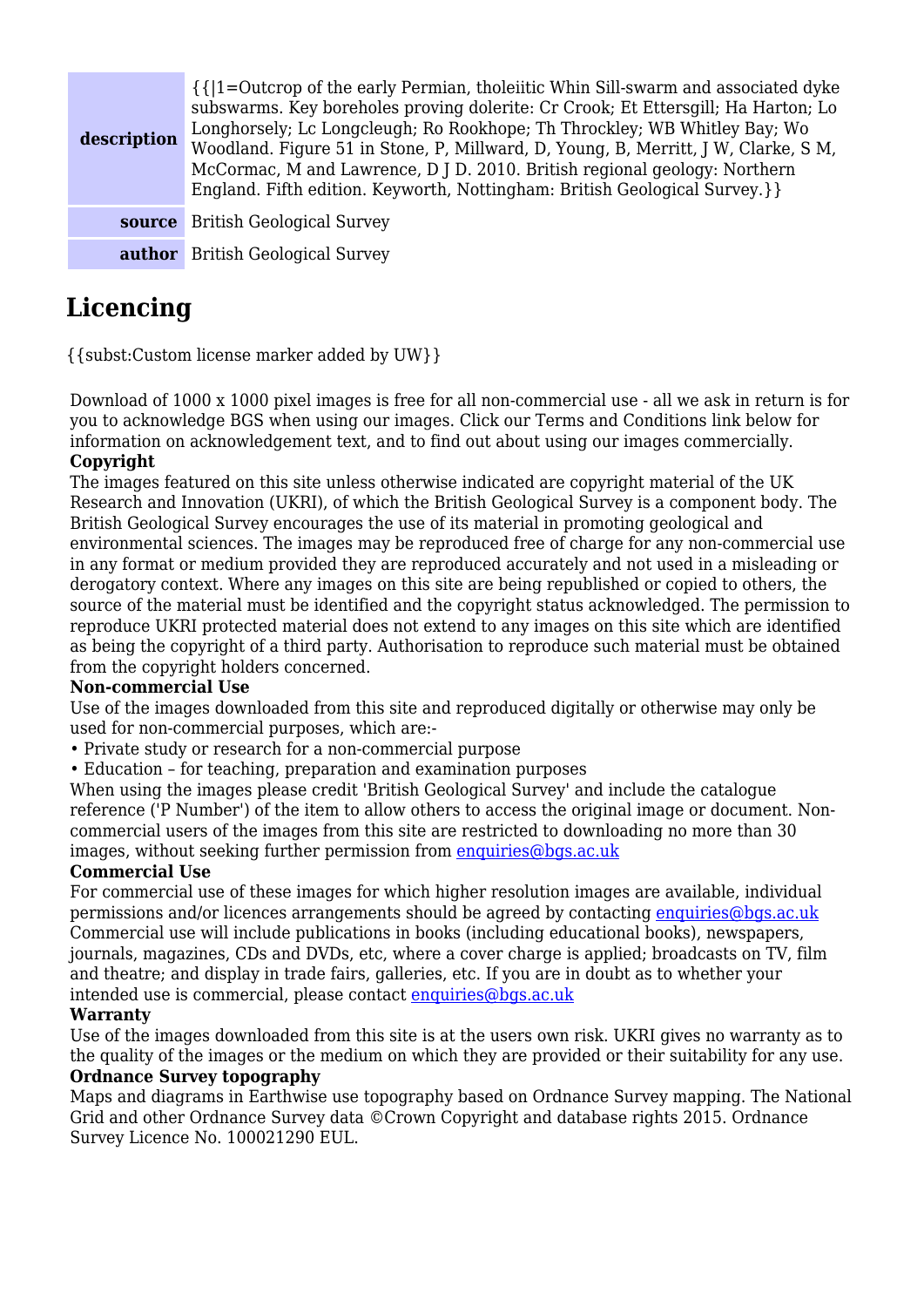## **File history**

Click on a date/time to view the file as it appeared at that time.



You cannot overwrite this file.

## **File usage**

The following page links to this file:

[Early Permian magmatism, Northern England](http://earthwise.bgs.ac.uk/index.php/Early_Permian_magmatism,_Northern_England)

## **Metadata**

This file contains additional information, probably added from the digital camera or scanner used to create or digitise it.

If the file has been modified from its original state, some details may not fully reflect the modified file.

- Outcrop of the early Permian, tholeiitic Whin Sill-swarm and associated dyke subswarms. Key boreholes proving dolerite: Cr Crook; Et Ettersgill; Ha Harton; Lo
- **Image** Longhorsely; Lc Longcleugh; Ro Rookhope; Th Throckley; WB Whitley Bay; Wo Woodland. **title** Figure 51 in Stone, P, Millward, D, Young, B, Merritt, J W, Clarke, S M, McCormac, M and Lawrence, D J D. 2010. British regional geology: Northern England. Fifth edition. Keyworth, Nottingham: British Geological Survey.

Retrieved from ['http://earthwise.bgs.ac.uk/index.php?title=File:P916081.jpg&oldid=27030](http://earthwise.bgs.ac.uk/index.php?title=File:P916081.jpg&oldid=27030)' [Categories:](http://earthwise.bgs.ac.uk/index.php/Special:Categories)

- [License tags](http://earthwise.bgs.ac.uk/index.php/Category:License_tags)
- [Uploaded with UploadWizard](http://earthwise.bgs.ac.uk/index.php/Category:Uploaded_with_UploadWizard)

## **Navigation menu**

## **Personal tools**

- Not logged in
- [Talk](http://earthwise.bgs.ac.uk/index.php/Special:MyTalk)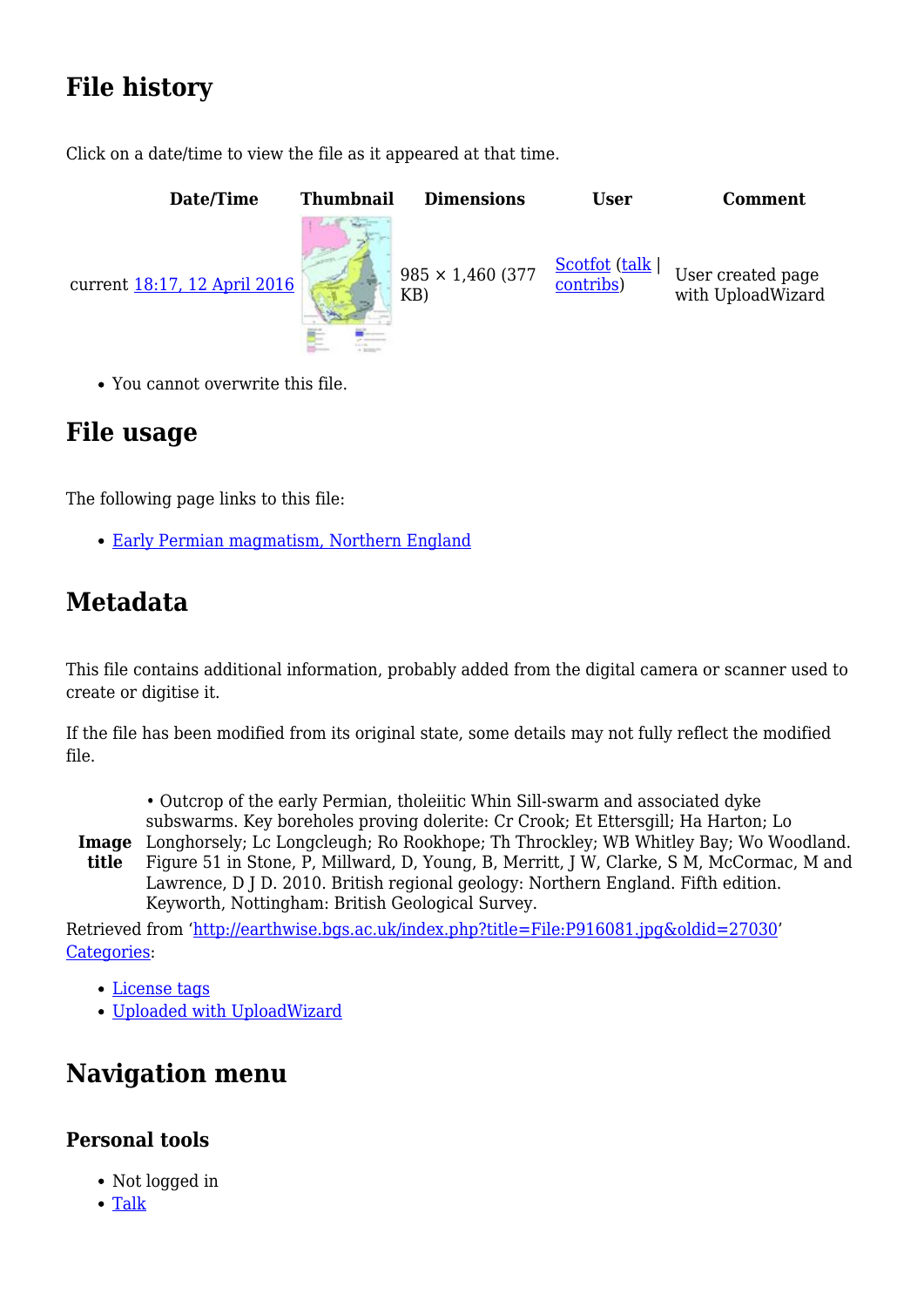- [Contributions](http://earthwise.bgs.ac.uk/index.php/Special:MyContributions)
- [Log in](http://earthwise.bgs.ac.uk/index.php?title=Special:UserLogin&returnto=File%3AP916081.jpg&returntoquery=action%3Dmpdf)
- [Request account](http://earthwise.bgs.ac.uk/index.php/Special:RequestAccount)

### **Namespaces**

- [File](http://earthwise.bgs.ac.uk/index.php/File:P916081.jpg)
- [Discussion](http://earthwise.bgs.ac.uk/index.php?title=File_talk:P916081.jpg&action=edit&redlink=1)

 $\Box$ 

## **Variants**

## **Views**

- [Read](http://earthwise.bgs.ac.uk/index.php/File:P916081.jpg)
- [Edit](http://earthwise.bgs.ac.uk/index.php?title=File:P916081.jpg&action=edit)
- [View history](http://earthwise.bgs.ac.uk/index.php?title=File:P916081.jpg&action=history)
- [PDF Export](http://earthwise.bgs.ac.uk/index.php?title=File:P916081.jpg&action=mpdf)

 $\Box$ 

## **More**

### **Search**

Search Go

## **Navigation**

- [Main page](http://earthwise.bgs.ac.uk/index.php/Main_Page)
- [Recent changes](http://earthwise.bgs.ac.uk/index.php/Special:RecentChanges)
- [Random page](http://earthwise.bgs.ac.uk/index.php/Special:Random)
- [Help about MediaWiki](https://www.mediawiki.org/wiki/Special:MyLanguage/Help:Contents)

## **Tools**

- [What links here](http://earthwise.bgs.ac.uk/index.php/Special:WhatLinksHere/File:P916081.jpg)
- [Related changes](http://earthwise.bgs.ac.uk/index.php/Special:RecentChangesLinked/File:P916081.jpg)
- [Special pages](http://earthwise.bgs.ac.uk/index.php/Special:SpecialPages)
- [Permanent link](http://earthwise.bgs.ac.uk/index.php?title=File:P916081.jpg&oldid=27030)
- [Page information](http://earthwise.bgs.ac.uk/index.php?title=File:P916081.jpg&action=info)
- [Browse properties](http://earthwise.bgs.ac.uk/index.php/Special:Browse/:File:P916081.jpg)
- This page was last modified on 12 April 2016, at 18:17.
- [Privacy policy](http://earthwise.bgs.ac.uk/index.php/Earthwise:Privacy_policy)
- [About Earthwise](http://earthwise.bgs.ac.uk/index.php/Earthwise:About)
- [Disclaimers](http://earthwise.bgs.ac.uk/index.php/Earthwise:General_disclaimer)